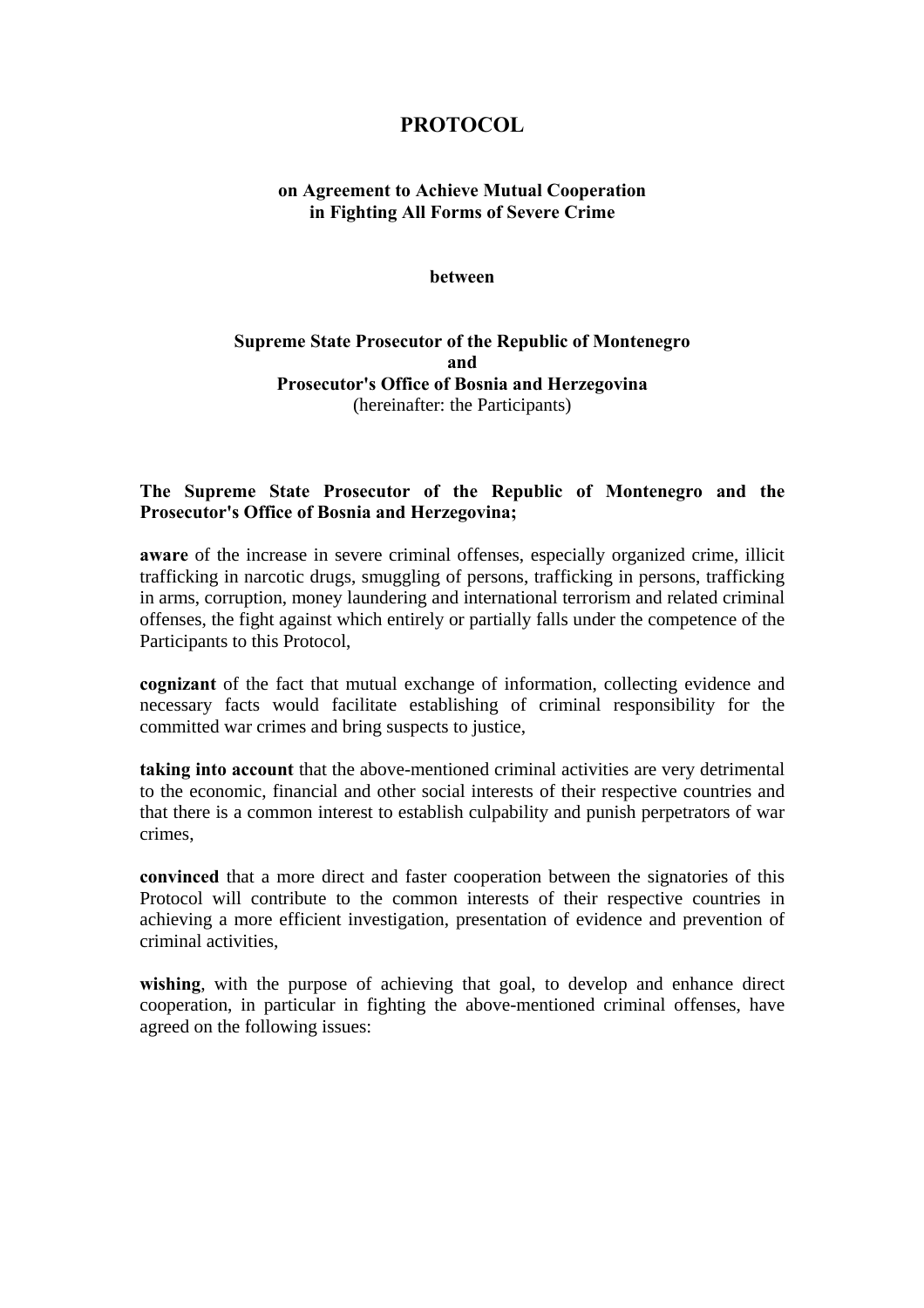### **AREA OF APPLICATION**

- **1.** The Participants shall cooperate in accordance with the provisions of this Protocol and will render assistance to each other at a request or at their own initiative, pursuant to the provisions of this Protocol and abiding by the laws and regulations of their respective countries.
- **2.** The assistance may include in particular:
	- **a)** gathering and exchanging information, reports and documents, when no coercion is required for that purpose, including statements of suspects or other persons,
	- **b)** exchanging information that enable or contribute to the investigation or prevention of criminal activities,
	- **c)** exchanging laws and other legislation from the scope of criminal law and other fields when necessary for conducting criminal procedure,
	- **d)** exchanging legal opinions in the field of criminal law, as needed,
	- **e)** exchanging other pieces of information, such as telephone and fax numbers, e-mail addresses and the like.
- **3.** This Protocol shall not prevent the Participants from using other commonly acceptable modes of cooperation as well, abiding by the laws, regulations and procedures of their respective countries.

Nothing in this Protocol shall affect the precedence of application of provisions of the international instruments on international judicial assistance.

### **INFORMATION**

**4.** In the aim of creating the most favorable conditions for cooperation, the competent State Prosecutor's Offices shall send out and receive requests directly, pursuant to this Protocol.

The participants shall exchange the necessary information on the names of State Prosecutors, addresses, telephone numbers operational in the course of office hours and hotline numbers, as well as the other information enabling direct communication.

- **5.** Authorized officials for coordination of cooperation on the part of the Supreme State Prosecutor's Office of the Republic of Montenegro shall be:
	- Supreme State Prosecutor of the Republic of Montenegro,
	- Deputy Supreme State Prosecutor of the Republic of Montenegro.

Authorized officials on the part of (on behalf of) the Prosecutor's Office of Bosnia and Herzegovina shall be: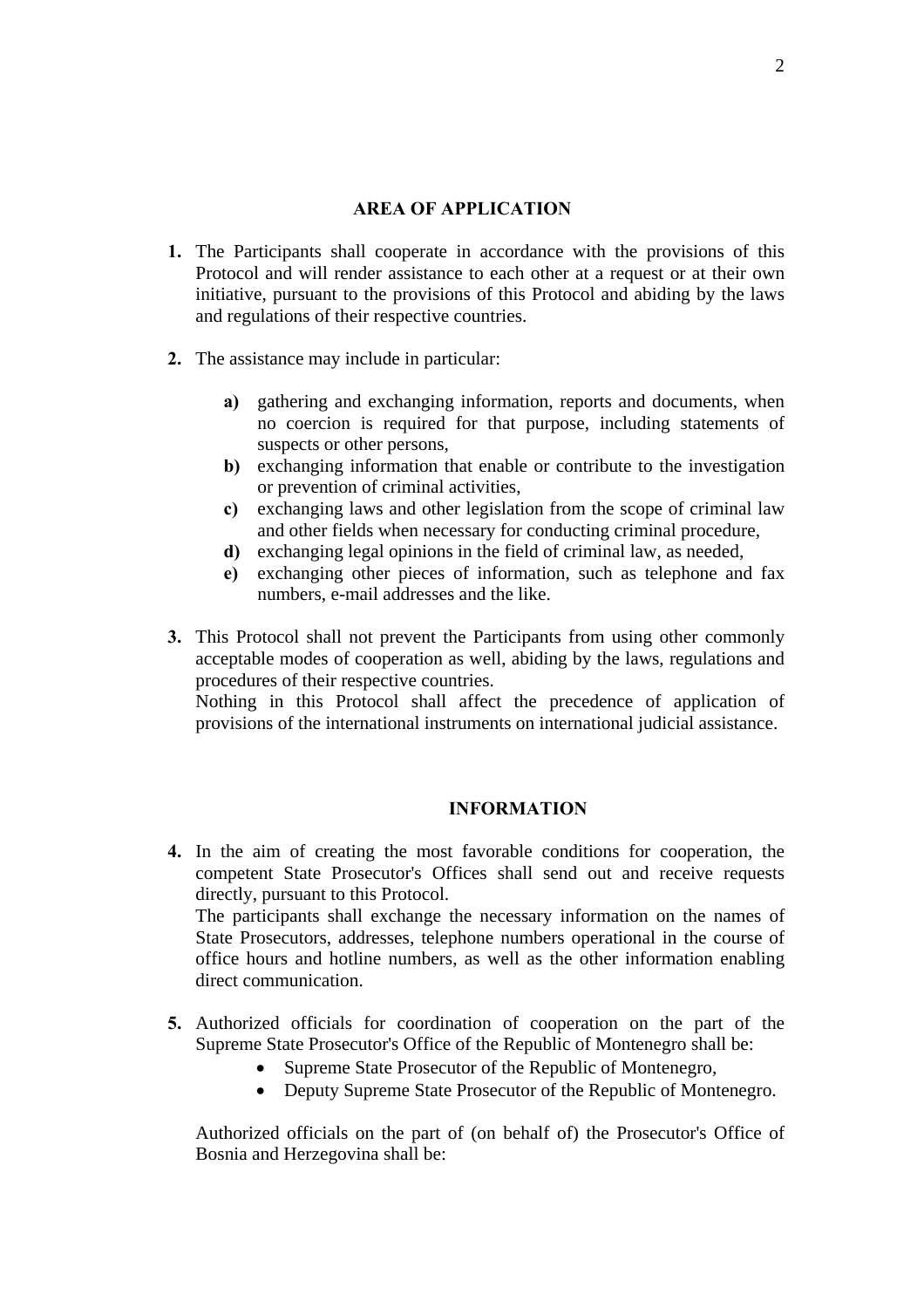- Deputy Chief Prosecutor of the Prosecutor's Office of Bosnia and Herzegovina – Head of the Special Department for Organized Crime, Economic Crime and Corruption,
- Deputy Chief Prosecutor of the Prosecutor's Office of Bosnia and Herzegovina – Head of the Special Department for War Crimes.

### **FORM AND CONTENTS OF REQUEST FOR ASSISTANCE (COOPERATION)**

**6.** The request for assistance (cooperation) shall be submitted in writing. However, in case of emergency, the request may be submitted verbally, i.e. through telecommunications means.

The verbal request shall be confirmed in writing within 48 hours, unless the Participant to whom the request has been submitted agrees otherwise. Translation into the language of the country of the Participant to whom the request has been submitted shall be attached to the request and the enclosed documents, unless otherwise agreed.

**7.** The request shall contain:

(1) the name of the State Prosecutor's Office conducting the procedure or other measures in relation to which the request is submitted;

(2) summary of the facts of the case and nature of the procedure, including the description of the particular criminal offense with reference to the appropriate articles of the law and legal description of the act;

(3) the reason why information or other assistance is being requested;

(4) description of the contents of the information or other requested assistance;

(5) depending on the circumstances, the information on the identity, citizenship and whereabouts of the person possessing information or the suspect.

**8.** When necessary and to the extent possible, the request shall also contain:

(1) list of questions for the person that is to be questioned;

(2) description of the procedure that would be desirable to follow when fulfilling the request;

(3) information on compensation, expenses that will be paid out, as well as the protection that the person required to show up is entitled to, pursuant to Item 29;

(4) any other piece of information that can be of assistance in the fulfillment of the request.

### **FULFILLMENT OF REQUEST**

**9.** The request shall be fulfilled as soon as possible, pursuant to the procedure envisaged by the laws and regulations stipulating execution of activities by the Participant to which the request has been submitted.

The Participant to which the request has been submitted may ask for additional information, if necessary for the fulfillment of the request.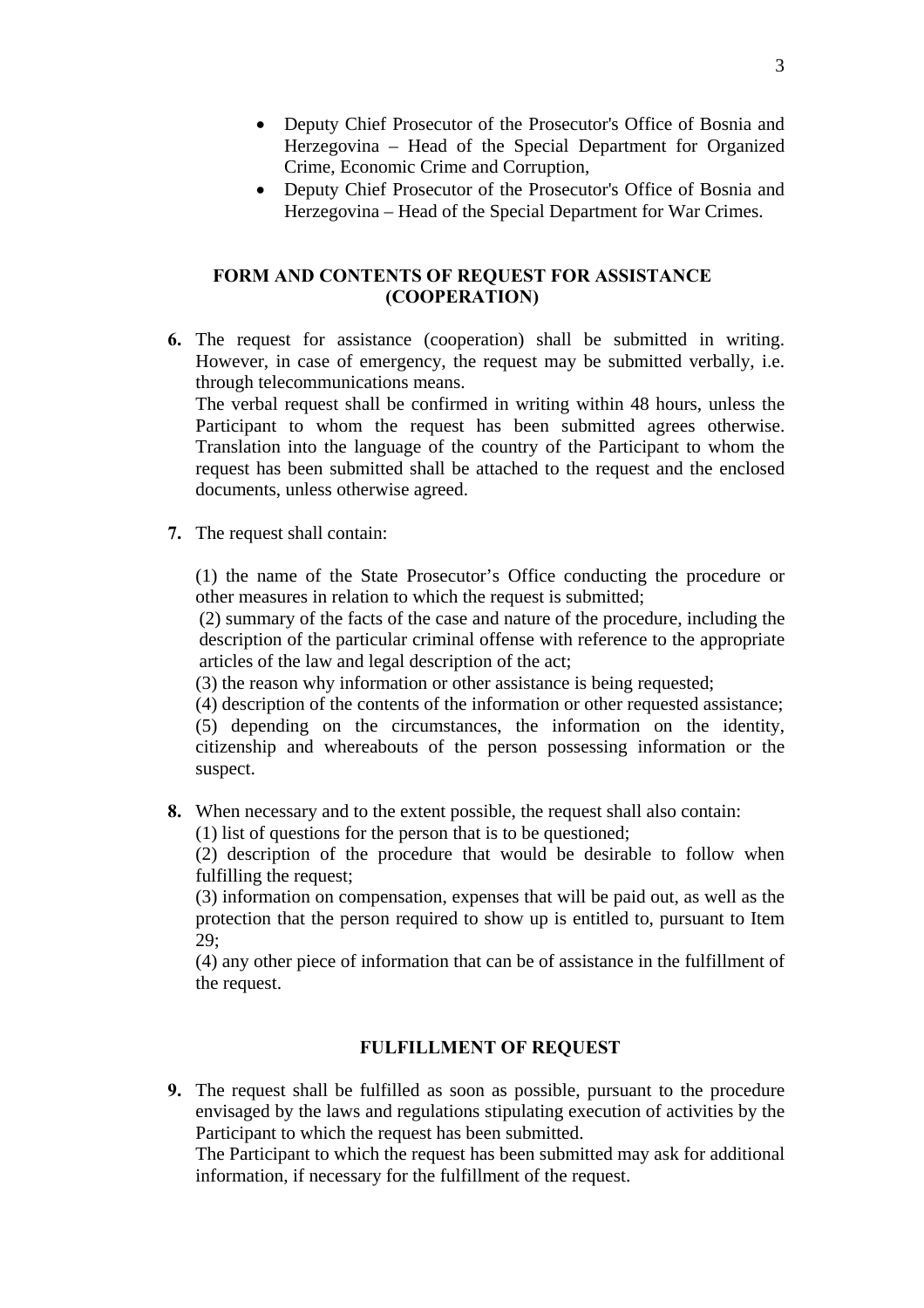- **10.** The Participant to which the request has been submitted shall endeavor to act in compliance with the requests of the Participant that has submitted the request, provided it is not contrary to the fundamental legal principles of the country of the Participant to which the request has been submitted.
- **11.** The Participant to which the request has been submitted shall pay regular expenses pertaining to the fulfillment of the request. Any extraordinary expenses shall be subject of mutual agreement of the Participants before they are incurred.

#### **USE OF INFORMATION AND DOCUMENTS**

- **12.** The Participant to which the request has been submitted shall undertake everything necessary to keep the request and/or the contents thereof confidential, if such confidentiality is requested by the State Prosecutor who has submitted the request. If the fulfillment of the request could or shall lead to violation of confidentiality, the Prosecutor who has submitted the request shall be informed about it prior to the fulfillment. The Prosecutor who has submitted the request may subsequently, and irrespective of it, demand that the request is fulfilled.
- **13.** The Prosecutor to whom the request has been submitted shall, if requested, inform the Prosecutor who has submitted the request on the progress in relation to the fulfillment of the request.
- **14.** If the fulfillment of the request does not fall within the competence of the Prosecutor to whom the request has been submitted, he shall immediately inform the Prosecutor who has submitted the request about that fact.

### **EXCEPTIONS TO OBLIGATION TO RENDER ASSISTANCE**

**15.** The Prosecutor to whom the request has been submitted may refuse to fulfill the request for assistance:

(1) if the fulfillment of the request may be detrimental to the sovereignty, security and/or other fundamental interests of the country of the State Prosecutor providing the assistance, or if contrary to the legal provisions of the country of that State Prosecutor;

(2) if the State Prosecutor to whom the request has been submitted deems that the fulfillment of the request would affect criminal procedure in his country.

**16.** Prior to the refusal of assistance pursuant to Item 15, the Prosecutor to whom the request has been submitted shall consult with the Prosecutor who has submitted the request in order to determine whether assistance could be rendered under certain conditions. If the Prosecutor who has submitted the request accepts the conditions, he shall be obliged to comply with them.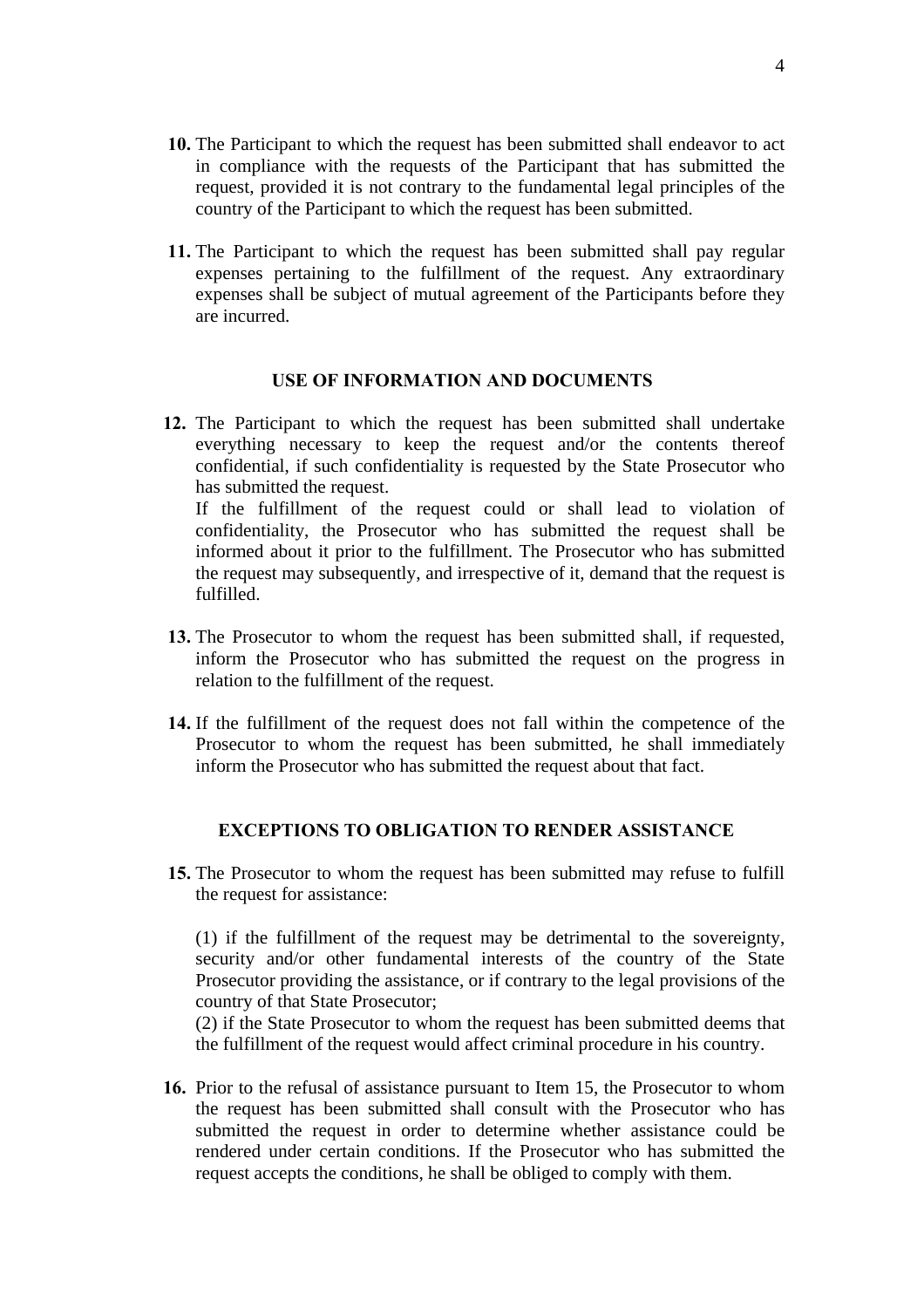**17.** Should the Prosecutor to whom the request has been submitted decline assistance, the Prosecutor who has submitted the request shall be informed about it verbally as soon as possible, and in writing within 15 (fifteen) days in any case.

#### **RESTRICTIONS IN USE OF RESULTS OF FULFILLED REQUEST**

- **18.** The result of the requests fulfilled pursuant to this Protocol cannot be used for the purpose different to the purpose for which assistance was requested and rendered without the permission of the Prosecutor who has rendered the assistance.
- **19.** The information pertaining to persons may be handed over to other competent bodies, only if the Prosecutor to whom the request has been submitted explicitly grants it in writing and, if the law, by which the Prosecutor of the country that receives the request abides, allows for such other use.
- **20.** The Prosecutor to whom the request has been submitted may ask that the result of the request fulfilled pursuant to this Protocol is kept confidential or used exclusively under the precisely specified conditions. If the Prosecutor who has submitted the request accepts the result of the request fulfilled under those conditions, he shall do everything in his power to ensure that those conditions are complied with.
- **21.** Nothing in this Protocol shall prevent the use or disclosure of the results of a fulfilled request where it is necessary pursuant to the law and regulations stipulating the actions of the Prosecutor who has submitted the request in criminal procedure. The Prosecutor who has submitted the request shall inform the Prosecutor to whom the request has been submitted in advance about such possible or proposed use or disclosure.
- **22.** The result of the fulfilled request announced by the Prosecutor who submitted the request pursuant to Item 18 may be used subsequently for all the other lawful purposes.

### **PROVIDING RECORDS AND ESTABLISHING IDENTITY AND LOCATION OF PERSONS AND PROPERTY**

- **23.** The Prosecutor may request to be forwarded records of the other Participant country that are important for conducting the procedure. The Prosecutor to whom the request has been submitted shall hand over photocopies of publicly available records to the Prosecutor who has submitted the request.
- **24.** The Prosecutor to whom the request has been submitted may hand over photocopies of all of his records that are not publicly available only insofar and under the same conditions under which they will be made available to the competent authorities of that country and if that is not contrary to the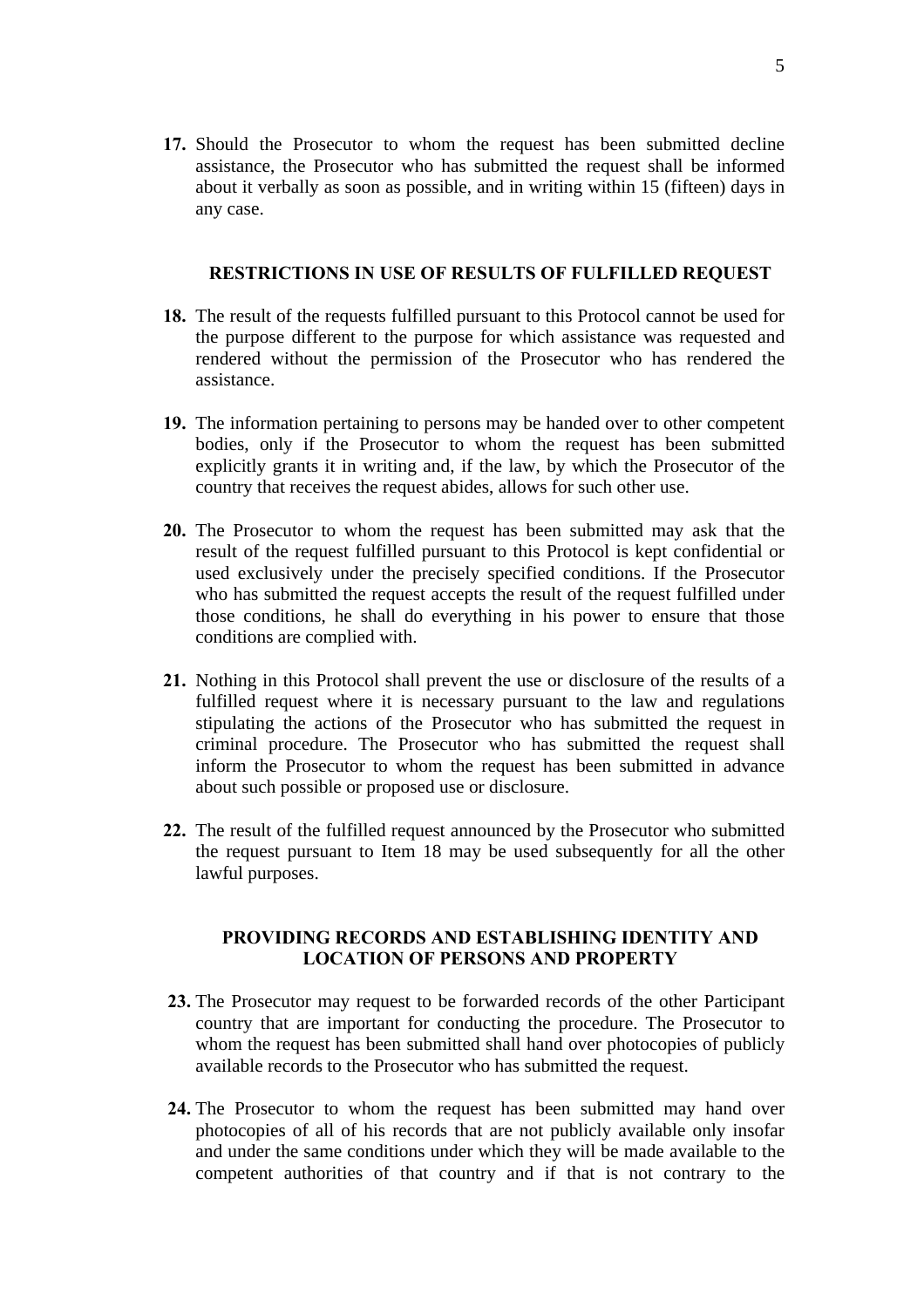legislation of the country of the Prosecutor to whom the request has been submitted.

**25.** If a request is submitted asking to establish, through the competent police bodies, the identity and whereabouts of a person or to obtain the information on the property located in the territory of the country of the Prosecutor to whom the request has been submitted, the Prosecutor to whom the request has been submitted shall do everything in his power in order to fulfill that request in compliance with the laws and regulations of his country.

#### **RETURN OF DOCUMENTS, MATERIALS AND PROPERTY**

- **26.** If possible and if the Participant to whom the request has been submitted requests so, the Prosecutor who has submitted the request shall return the documents, materials and property handed over as a result of the fulfilled request.
- **27.** The Prosecutor who has submitted the request may, with consent of the Prosecutor to whom the request has been submitted, postpone the return of any requested document, material or property, if it is necessary for the purpose of conducting criminal or civil court procedure.
- **28.** The Prosecutor to whom the request has been submitted may request from the Prosecutor who has submitted the request to agree on the conditions necessary in order to protect the interest of third parties with regard to the documents, materials or other property that should be handed over.

# **IN COMPLIANCE WITH PRINCIPLES ESTABLISHED IN EUROPEAN CONVENTION ON PROTECTION OF HUMAN RIGHTS AND FUNDAMENTAL FREEDOMS**

**29.** The Participants hereby accept that mutual relations and, in particular, the activities pursuant to Items 5, 6, 9, 10, 12, 18, 19, 20, 27, 29 and 31, shall be in compliance with the principles established in the European Convention on the Protection of Human Rights and Fundamental Freedoms.

### **CONSULTING**

**30.** The Participants shall consult with each other in order to agree about the continuous and efficient implementation of this Protocol. The Participants shall resolve all difficulties stemming from this Protocol by way of consultations and negotiations.